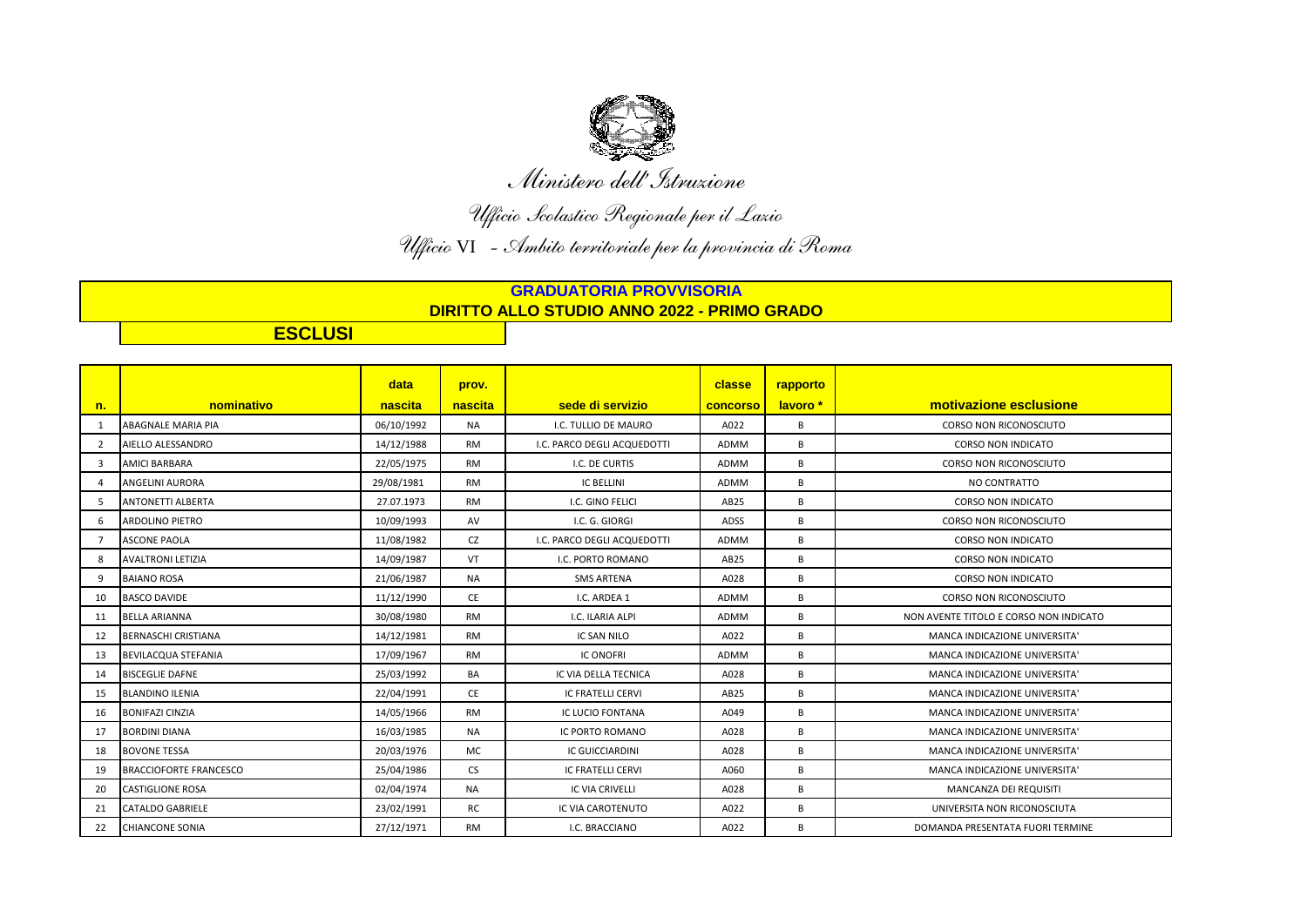| 23 | CISTERNINO MARIA VITTORIA       | 16/04/1974 | <b>FR</b> | I.C. VIA DAL VERME         | ADMM       | В              | UNIVERSITA' NON RICONOSCIUTA                                |
|----|---------------------------------|------------|-----------|----------------------------|------------|----------------|-------------------------------------------------------------|
| 24 | CONTI ELENA                     | 24/02/1978 | <b>FR</b> | I.C. OLEVANO ROMANO        | ADMM       | B              | DOMANDA PRESENTATA FUORI TERMINE                            |
| 25 | D'ANGELO MIRKO                  | 28/10/1989 | PA        | I.C. RIANO                 | <b>IRC</b> | B              | DOMANDA PRESENTATA FUORI TERMINE (16/11/2021)               |
| 26 | DE ANGELIS MARIA TERESA         | 25/06/1968 | <b>RM</b> | I.C. VIA FONTANILE ARENILE | A022       | $\overline{A}$ | DOMANDA PRESENTATA FUORI TERMINE (16/11/2021)               |
| 27 | DE LUCA EDOARDO                 | 11/07/1968 | <b>RM</b> | I.C. VIA DELLA TECNICA     | ADMM       | B              | DOMANDA INCOMPLETA (MANCA INDICAZIONE CORSO ED ENTE)        |
| 28 | DI DONATO ELISA                 | 08/12/1989 | SA        | <b>IC RIANO</b>            | A049-ADMM  | B              | Manca indicazione Università di frequenza                   |
| 29 | DI LORENZO ANNA DALILA          | 08/11/1992 | NA        | IC "ILARIA ALPI"           | A022       | B              | No requisiti - Organico COVID                               |
| 30 | <b>DI SANTO ALESSIA</b>         | 17/08/1995 | <b>CS</b> | IC "LUCIO FONTANA"         | A022-ADMM  | B              | Manca indicazione Università di frequenza                   |
| 31 | DI TULLIO ANTONELLA             | 12/10/1964 | CB        | IC "VIA BACCANO"           | A030       | Α              | Tipologia corso non previsto dal CCIR vigente               |
| 32 | <b>DIANA CARMELA</b>            | 07/05/1990 | CE        | IC "VELLETRI SUD OVEST"    | A028-ADMM  | B              | Manca indicazione tipologia corso e Università di frequenza |
| 33 | <b>DIODATO CONCETTA</b>         | 26/08/1977 | <b>NA</b> | I.C. FONTANILE ANAGNINO    | A049       | B              | MANCATA INDICAZIONE DELL'UNIVERSITA' DI FREQUENZA           |
| 34 | EPIFANI FULVIO                  | 06/12/1990 | <b>RM</b> | I.C. FONTANILE ANAGNINO    | ADMM       | B              | MANCATA INDICAZIONE DELL'UNIVERSITA' DI FREQUENZA           |
| 35 | <b>ERCOLESI ELENA</b>           | 17/11/1989 | <b>NA</b> | I.C. VIA SANTI             | ADMM       | B              | MANCATA INDICAZIONE DELL'UNIVERSITA' DI FREQUENZA           |
| 36 | <b>EUSEPI ROBERTA</b>           | 21/09/1983 | <b>RM</b> | I.C. ARSOLI                | A022       | B              | TIPOLOGIA CONTRATTO COVID                                   |
| 37 | <b>EVANGELISTA ANGELA</b>       | 04/09/1991 | <b>FR</b> | I.C. SUOR CELESTINA DONATI | A022       | B              | MANCATA INDICAZIONE DELL'UNIVERSITA' DI FREQUENZA           |
| 38 | FARINELLI KATIUSCIA             | 31/05/1978 | <b>RM</b> | I.C. FIANO ROMANO          | ADMM       | B              | MANCATA INDICAZIONE DELL'UNIVERSITA' DI FREQUENZA           |
| 39 | <b>FAZIO DANIEL</b>             | 08/11/1980 | <b>TO</b> | I.C. VIA MAFFI             | A001       | B              | MANCATA INDICAZIONE DELL'UNIVERSITA' DI FREQUENZA           |
| 40 | FERRERO DANIELA ROSA            | 20/06/1987 | CB        | I.C. ENEA POMEZIA          | A028       | B              | MANCATA INDICAZIONE DELL'UNIVERSITA' DI FREQUENZA           |
| 41 | <b>FIORE SALVATORE</b>          | 22/04/1977 | ME        | I.C. DE FILIPPO            | ADMM       | B              | MANCATA INDICAZIONE DELL'UNIVERSITA' DI FREQUENZA           |
| 42 | <b>FOGLIA GIULIANA</b>          | 17/02/1995 | NA        | I.C. CASTEL MADAMA         | A049       | B              | MANCATA INDICAZIONE DELL'UNIVERSITA' DI FREQUENZA           |
| 43 | FONTANA VALENTINA               | 28/01/1989 | <b>NA</b> | I.C. ARDEA III             | A022       | B              | MANCATA INDICAZIONE DELL'UNIVERSITA' DI FREQUENZA           |
| 44 | FORESI MARTINA                  | 03/09/1980 | <b>RM</b> | I.C. CITTA' DEI BAMBINI    | ADMM       | B              | MANCATA INDICAZIONE DELL'UNIVERSITA' DI FREQUENZA           |
| 45 | FORMICOLA FRANCESCO             | 16/11/1992 | MI        | I.C G.B. GRASSI            | A049       | B              | MANCATA INDICAZIONE DELL'UNIVERSITA' DI FREQUENZA           |
| 46 | <b>GEMINARIO GIULIA</b>         | 19/06/1993 | <b>RM</b> | IC VIA ORMEA               | A028       | B              | SUPPLENZA BREVE E SALTUARIA                                 |
| 47 | <b>GIACOMINI MICAELA</b>        | 17/01/1972 | <b>RM</b> | IC VIA VOLSINIO            | ADMM       | B              | NON DICHIARA NOME UNIVERSITA'                               |
| 48 | <b>GIANNATELLI MARIA GLORIA</b> | 01/07/1978 | MT        | <b>IC SALACONE</b>         | ADMM       | B              | NON DICHIARA NOME UNIVERSITA'                               |
| 49 | <b>GIANNUZZO MARIA</b>          | 14/02/1977 | <b>RM</b> | IC MAHATMA GANDHI          | A060       | B              | NON DICHIARA NOME UNIVERSITA'                               |
| 50 | <b>GRANELLA MARINA</b>          | 24/02/1976 | <b>RM</b> | IC TOLFA VIA ANNIBAL CARO  | ADMM       | B              | NON DICHIARA NOME UNIVERSITA'                               |
| 51 | <b>GREGORI SARA</b>             | 18/11/1996 | <b>RM</b> | IC BACCELLI TIVOLI         | AG56       | B              | SUPPLENZA BREVE E SALTUARIA                                 |
| 52 | <b>GUARINO LUCIA</b>            | 29/03/1989 | <b>NA</b> | IC VIA DELLA TECNICA       | A060       | B              | TIPOLOGIA DEL RAPPORTO DI LAVORO NON IDONEO                 |
| 53 | IANNOTTA RICCARDO               | 02/04/1982 | BV        | IC M. GANDHI               | ADMM       | B              | TIPOLOGIA DI CORSO E UNIVERSITA' NON INDICATA               |
| 54 | LANDINO SERENA                  | 17/10/1993 | CE        | IC F. DE ANDRE'            | A022       | B              | TIPOLOGIA DI UNIVERSITA' NON INDICATA                       |
| 55 | LAURIA ELEONORA                 | 06/04/1981 | NA        | IC ELSA MORANTE            | ADMM       | B              | TIPOLOGIA DI UNIVERSITA' NON INDICATA                       |
| 56 | LIBERATORE CHIARA               | 05/03/1994 | CH        | IC L. CAMPANARI            | ADMM       | B              | UNIVERSITA' NON RICONOSCIUTA                                |
| 57 | LO CASCIO MONICA                | 31/07/1963 | <b>RM</b> | IC ARDEA III               | A022       | B              | UNIVERSITA' NON RICONOSCIUTA                                |
| 58 | LOMBARDI MICHELA                | 15/10/1989 | BN        | IC ILARIA ALPI             | AB25       | B              | NON INDICA UNIVERSITA' FREQUENZA TFA                        |
| 59 | LOMBARDOZZI VALERIA             | 25/10/1975 | <b>RM</b> | IC PARCO DI VEIO           | ADMM       | В              | NON INDICA UNIVERSITA' FREQUENZA TFA                        |
| 60 | LONGO ABIGAL LINDA              | 31/10/1985 | <b>RM</b> | IC SANTA BEATRICE          | ADMM       | B              | NON INDICA UNIVERSITA' FREQUENZA TFA                        |
| 61 | LUBRANO SILVIA                  | 18/02/1992 | <b>RM</b> | IC ARDEA 1                 | ADMM       | B              | NON INDICA UNIVERSITA' FREQUENZA TFA                        |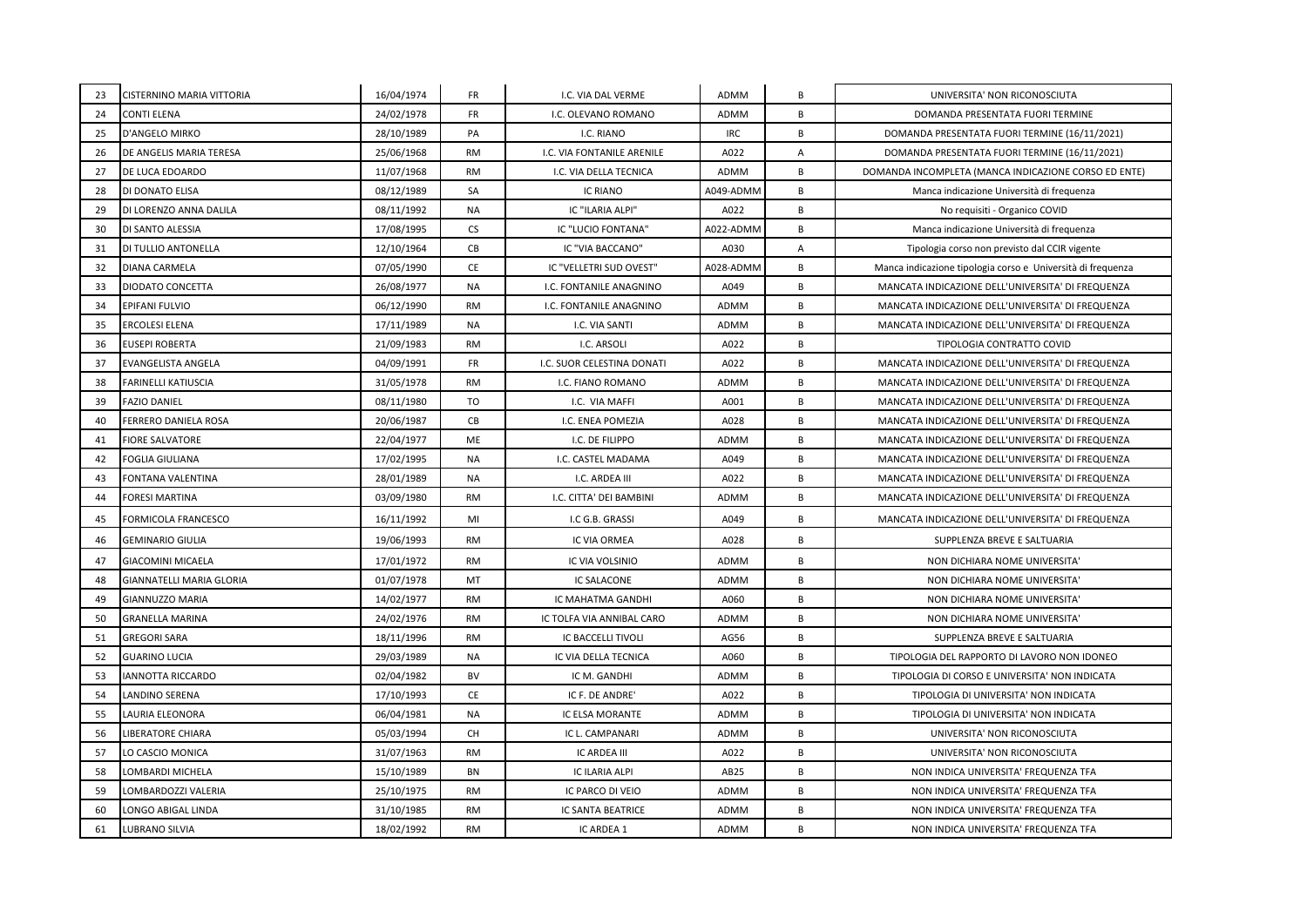| 62  | <b>MANCINI CECILIA</b>  | 03/09/1982 | <b>RM</b> | IC VICOVARO SABELLICO      | ADMM | В         | NON INDICA RICHIESTA TIPOLOGIA CORSO                |
|-----|-------------------------|------------|-----------|----------------------------|------|-----------|-----------------------------------------------------|
| 63  | <b>MANCINI DIANA</b>    | 05/09/1983 | <b>FR</b> | IC L.RADICE                | ADMM | Α         | NON INDICA UNIVERSITA' FREQUENZA TFA                |
| 64  | <b>MANCUSI SARA</b>     | 25/04/1990 | NA        | IC E.BIAGI                 | ADMM | В         | NON INDICA UNIVERSITA' FREQUENZA TFA                |
| 65  | MARCELLI CLAUDIA        | 10/03/1990 | RM        | IC P.V. MARIANO            | A022 | B         | DATI INCOMPLETI(iscriz. Corso, univers.,)           |
| 66  | <b>MARIANI SIMONA</b>   | 12/01/1985 | <b>FR</b> | <b>IC PRIMO LEVI</b>       | A028 | В         | DATI INCOMPLETI(iscriz. Corso, univers.,)           |
| 67  | MARONGIU VIRGINIA       | 02/10/1987 | OR        | IC CITTA DEI BAMBINI       | A060 | В         | DOMANDA FUORI TERMINE                               |
| 68  | <b>MARRA FEDERICA</b>   | 26/03/1994 | <b>NA</b> | IC VIA DELLE PUGLIE        | A022 | B         | DATI INCOMPLETI(iscriz. Corso, univers.,)           |
| 69  | MARSICO FABRIZIO        | 16/05/1981 | CS        | IC ANZIO 2                 | A030 | B         | DATI INCOMPLETI(iscriz. Corso, univers.,)           |
| 70  | MARTINO ANTONIO         | 18/07/1990 | CE        | IC VILLANOVA DI GUIDONIA   | A049 | B         | DATI INCOMPLETI(iscriz. Corso, univers.,)           |
| 71  | <b>MARTONE ROSSELLA</b> | 17/02/1991 | <b>CE</b> | IC SAN NILO                | A060 | B         | DATI INCOMPLETI(iscriz. Corso, univers.,)           |
| 72  | MASSAGLI ALESSANDRA     | 09/03/1971 | MI        | <b>IC PERLASCA</b>         | A049 | B         | DATI INCOMPLETI(iscriz. Corso, univers.,)           |
| 73  | MASTROGIOVANNI EMANUELA | 09/06/1974 | <b>RM</b> | <b>IC FANELLI</b>          | A060 | B         | DATI INCOMPLETI(iscriz. Corso, univers.,)           |
| 74  | MESSINA VALERIA         | 22/09/1983 | <b>TP</b> | ic via volsino             | A028 | B         | DATI INCOMPLETI(iscriz. Corso, univers.,)           |
| 75  | MICHELETTO DUNIA        | 13/07/1967 | <b>RI</b> | IC S. PERTINI              | A060 | B         | DATI INCOMPLETI(iscriz. Corso, univers.,)           |
| 76  | MICILLO ANGELA          | 12/01/1961 | <b>NA</b> | IC LIDO DEL FARO           | AB25 | B         | DATI INCOMPLETI(iscriz. Corso, univers.,)           |
| 77  | MIGLIOZZI SARA          | 21/09/1978 | <b>RM</b> | IC A. MAGNO                | A022 | B         | DATI INCOMPLETI(iscriz. Corso, univers.,)           |
| 78  | MINZONI GIOVANNA M.     | 07/05/1977 | <b>NU</b> | IC VENEZIA GIULIA          | A049 | B         | DATI INCOMPLETI(iscriz. Corso, univers.,)           |
| 79  | MONACHELLO CHIARA       | 06/02/1991 | <b>GE</b> | <b>IC LADISPOLI</b>        | A022 | B         | DATI INCOMPLETI(iscriz. Corso, univers.,)           |
| 80  | <b>MORBIOLI MARINA</b>  | 24/05/1969 | RM        | IC VELLETRI CENTRO         | A001 | B         | DATI INCOMPLETI(iscriz. Corso, univers.,)           |
| 81  | <b>MOTTOLA ALFONSO</b>  | 12/05/1977 | <b>CE</b> | <b>IC VALENTE</b>          |      | B         | DATI INCOMPLETI(iscriz. Corso, univers.,)           |
| 82  | MOTTOLA ELENA           | 09/05/1985 | <b>NA</b> | IC ANZIO IV                | A060 | B         | DATI INCOMPLETI(iscriz. Corso, univers.,)           |
| 83  | MUSILLO ANGELO          | 03/05/1994 | MT        | <b>IC STEFANELLI</b>       | A030 | В         | DATI INCOMPLETI(iscriz. Corso, univers.,)           |
| 84  | PARADISO RACHELE        | 16/11/1990 | <b>PZ</b> | IC SANTA BEATRICE          | ADMM | B         | UNIVERSITA' NON RICONOSCIUTA                        |
| 85  | PELLICCIA ANNA          | 09/03/1986 | <b>NA</b> | I.C. PINO PUGLISI          | A001 | B         | UNIVERSITA' NON RICONOSCIUTA                        |
| 86  | POLIMENI FRANCESCO      | 03/09/1978 | RC        | IC VIA ACQUARONI           | ADMM | В         | DOMANDA INCOMPLETA (NON INDICATA UNIVERSITA')       |
| 87  | PUOPOLO GIUSEPPE        | 29/09/1970 | CE        | IC PARCO DELLA VITTORIA    | A030 | B         | DOMANDA INCOMPLETA (NON INDICATA UNIVERSITA')       |
| 88  | RANDAZZO FRANCESCA      | 01/05/1992 | <b>RM</b> | IC LADISPOLI 1             | A049 | В         | DOMANDA INCOMPLETA (NON INDICATA UNIVERSITA')       |
| 89  | RAPONI MORENO           | 24/06/1984 | <b>FR</b> | IC LEONIDA MONTANARI       | A060 | B         | DOMANDA INCOMPLETA (NON INDICATA UNIVERSITA')       |
| 90  | RASO TANIA              | 06/10/1991 | <b>FR</b> | IC PRIMO LEVI              | AC25 | В         | DOMANDA INCOMPLETA (NON INDICATA UNIVERSITA')       |
| 91  | REPPUCCI LAURA          | 18/06/1984 | AV        | <b>IC ENEA</b>             | A028 | B         | DOMANDA INCOMPLETA (NON INDICATA UNIVERSITA')       |
| 92  | ROCCA FRANCESCO         | 09/11/1974 | CZ        | IC VIA ARETUSA 5           | A030 | В         | DOMANDA INCOMPLETA (NON INDICATA UNIVERSITA')       |
| 93  | ROCCHI LAURA            | 04/05/1983 | AQ        | <b>IC SUBIACO</b>          | A060 | В         | DOMANDA INCOMPLETA (NON INDICATA UNIVERSITA')       |
| 94  | ROSA PAOLO              | 23/09/1969 | <b>RM</b> | <b>IC GIANNI RODARI</b>    | A001 | B         | DOMANDA INCOMPLETA (NON INDICATO CORSO FREQUENTATO) |
| 95  | RUGGERI PASQUALINA      | 10/09/1983 | AQ        | IC VIA ANAGNI              | A060 | Α         | DOMANDA INCOMPLETA (NON INDICATA UNIVERSITA')       |
| 96  | RUGGIERO CARMEN         | 05/10/1990 | <b>BR</b> | <b>IC STABILINI</b>        | AC25 | B         | NON INDICATI CORSO E UNIVERSITA' DI FREQUENZA       |
| 97  | SABATINO ELVIRA         | 08/04/1988 | SA        | IC VIA DELLA MARATONA      | A028 | <b>B1</b> | TIPOLOGIA DI UNIVERSITA' NON INDICATA               |
| 98  | SAIARDI ROBERTA         | 07/06/1974 | CS        | I.C. ARTEMISIA GENTILESCHI | ADMM | В         | DOMANDA INCOMPLETA (MANCA UNIVERSITA' DI FREQUENZA) |
| 99  | SANNA CLAUDIA           | 07/01/1981 | OR        | I.C. LADISPOLI I           | A022 | B         | DOMANDA INCOMPLETA (MANCA UNIVERSITA' DI FREQUENZA) |
| 100 | SANSALONE MYRIAM        | 28/10/1978 | <b>RM</b> | I.C. VIALE VENEZIA GIULIA  | A022 | Α         | DOMANDA INCOMPLETA (MANCA UNIVERSITA' DI FREQUENZA) |